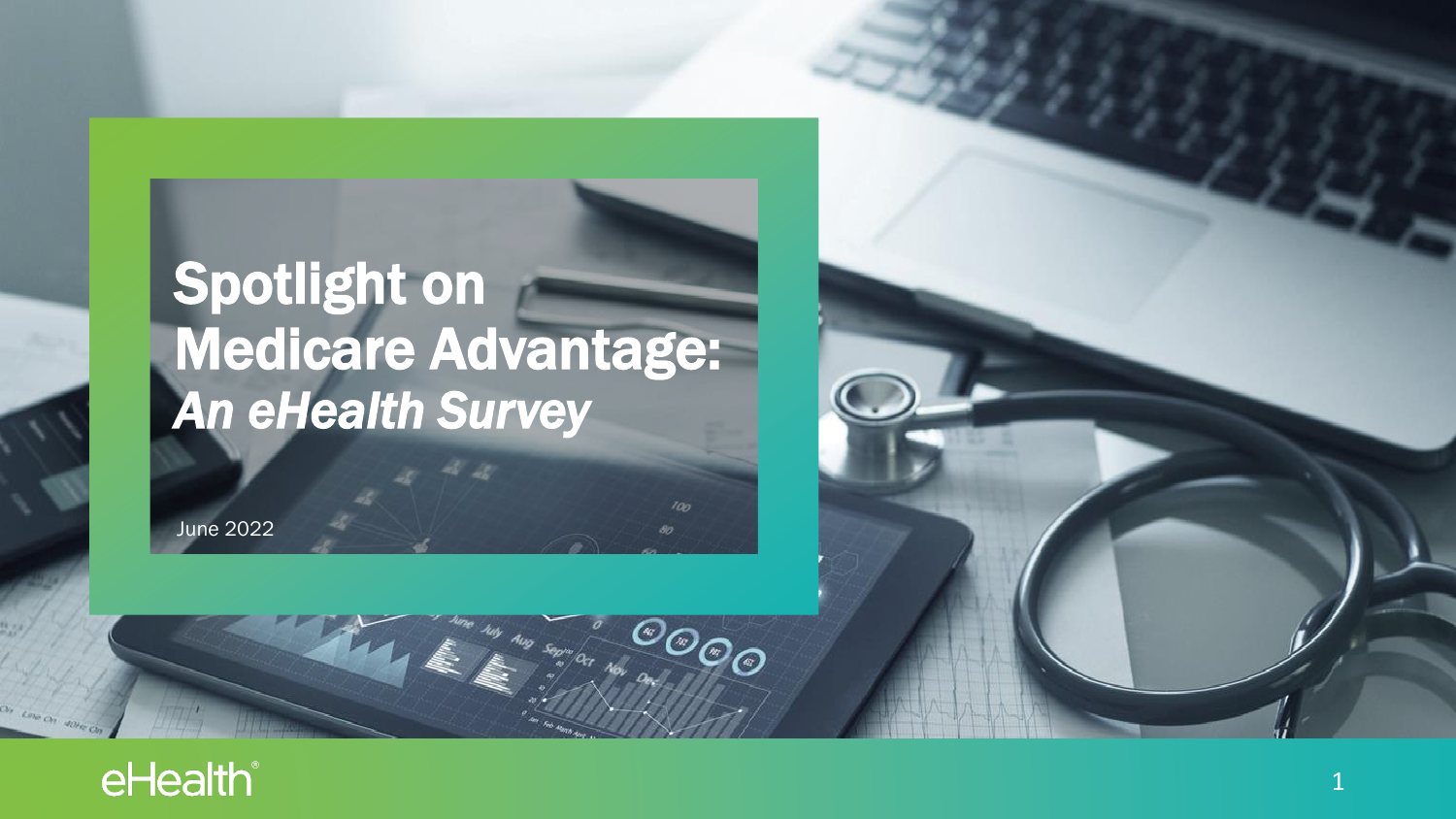### Introduction

Medicare Advantage has been in the spotlight recently. A government report criticized private insurers administering Medicare Advantage plans, and media scrutiny has followed. Yet Medicare Advantage is enormously popular with beneficiaries. Enrollment in Medicare Advantage plans has more than doubled since 2011, totaling more than 29 million in 2022\*.

As a licensed broker of Medicare insurance plans, eHealth surveyed more than 2,800 Medicare Advantage enrollees in late May of 2022. We wanted to know: Are they satisfied with their coverage? What has their experience of Medicare Advantage been, and how does it compare to other forms of Medicare insurance (like Medigap) that they may have had in the past?

As demonstrated in this report, we found that a striking majority of Medicare Advantage enrollees are satisfied with their plans. Many find in it precisely the affordable, comprehensive, all-in-one coverage they value and need. In fact, most feel that Medicare Advantage offers a commendable example of cooperation between government and private enterprise.

*\*According to the federal Centers for Medicare and Medicaid Services.*

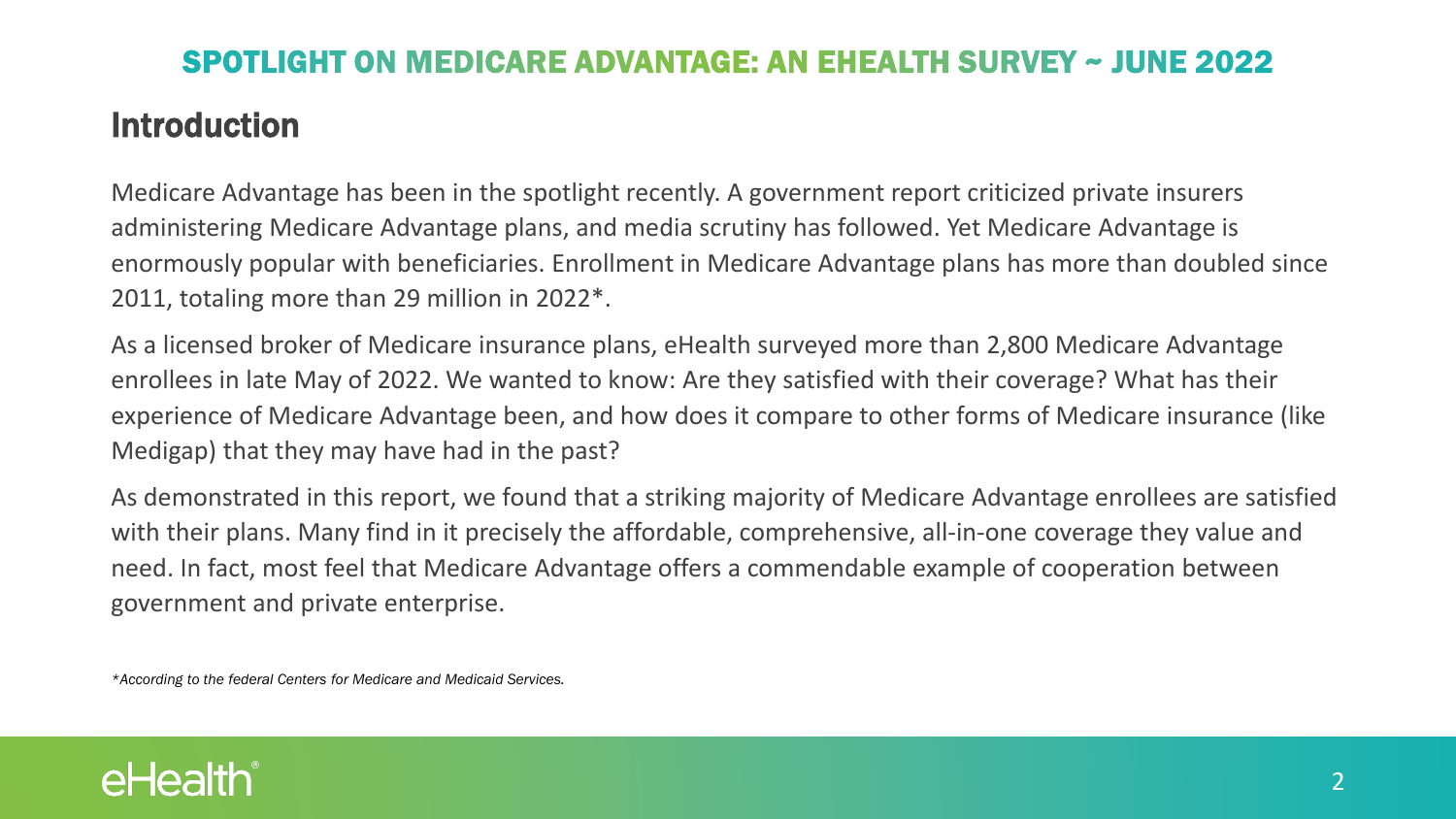### Analysis & Highlights

#### **Medicare Advantage enrollees are overwhelmingly happy with their coverage:** 88% of enrollees express satisfaction with their Medicare Advantage plan, and 86% would recommend Medicare Advantage to family or friends; only 6% express dissatisfaction with their plan.

**Most of those previously enrolled in Medicare Supplement (Medigap) prefer Medicare Advantage:** 59% of beneficiaries previously enrolled in Medigap say they are "more satisfied" with their Medicare Advantage plan; an additionally 23% are "equally satisfied."

**Most Medicare Advantage enrollees can't afford the alternatives:** Two thirds (67%) of those who chose Medicare Advantage over Medigap did so because Medigap was too expensive. If forced to look for similar coverage elsewhere, 73% of Medicare Advantage enrollees say they could afford monthly premiums of no more than \$50.

**Most feel that Medicare Advantage is a good example of public/private cooperation:** More than six in ten (61%) say Medicare Advantage is a good example of cooperation between government and private enterprise; only 5% disagree. Only 13% feel regulation of Medicare Advantage plans should be increased.

**Medicare Advantage enrollees value assistance from licensed agents more than government help**: 65% feel they're more likely to get good advice from a licensed agent than from a government employee; 55% would prefer to shop from a curated supply of Medicare plans with personal help from an agent rather than choose from among all plans without such help.

## eHealth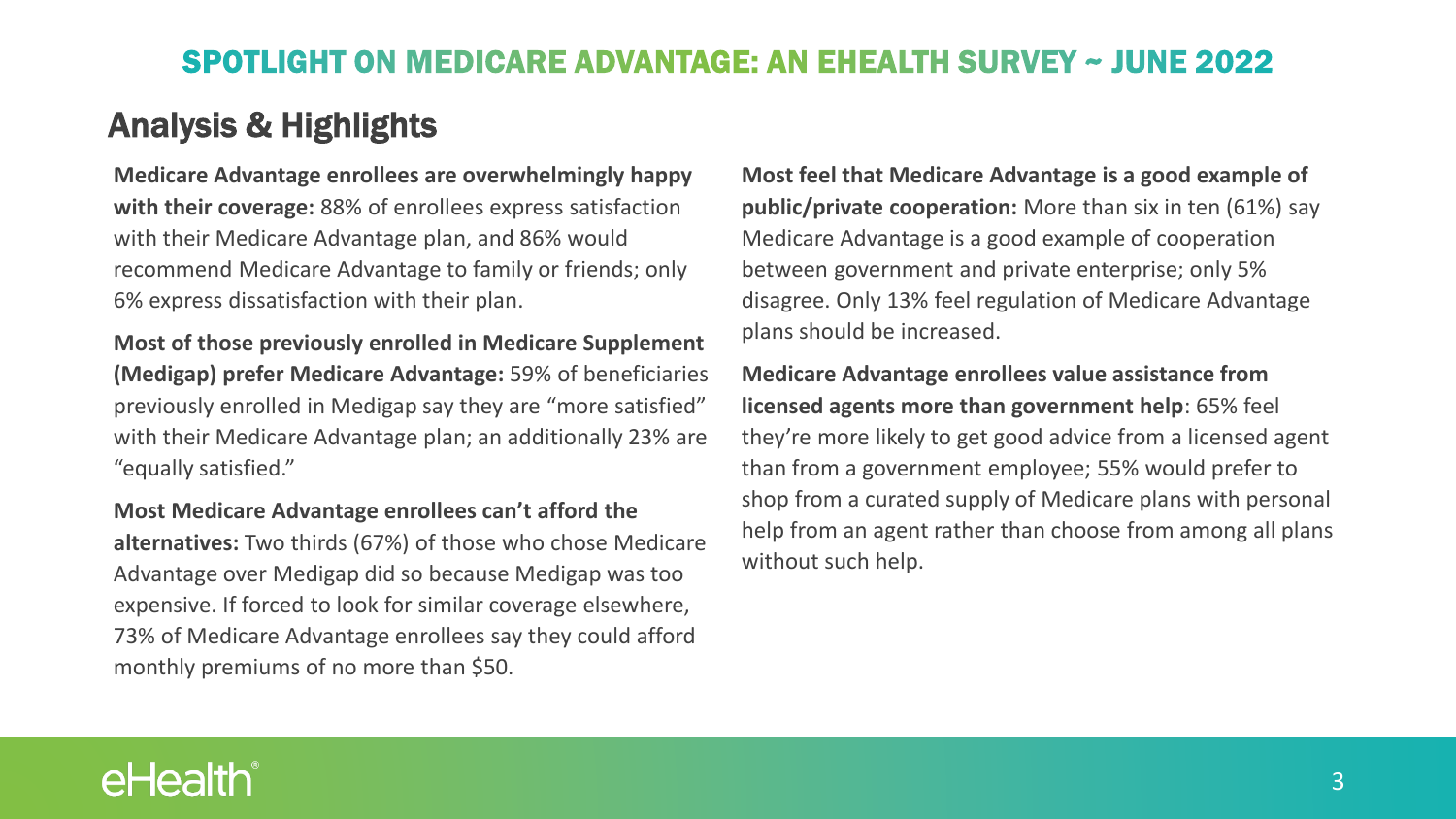### Satisfaction with Medicare Advantage

#### About 9 in 10 Medicare Advantage enrollees (88%) express satisfaction with their coverage

- Nearly two thirds (63%) say they are "very satisfied" with their Medicare Advantage plan.
- A quarter (25%) say they are "somewhat satisfied."
- 7% are neither satisfied nor dissatisfied.
- Only 6% express dissatisfaction with their Medicare Advantage plan.

"How satisfied are you with your Medicare Advantage plan?"



Among those dissatisfied, complaints focus on doctor networks, out-of-pocket costs, and prescription drugs

- Among those who express dissatisfaction with their Medicare Advantage plan, 29% cite lack of coverage for their preferred doctors, hospitals, or pharmacies.
- 25% cite dissatisfaction with their out-of-pocket costs.
- 22% cite dissatisfaction with their prescription drug coverage.

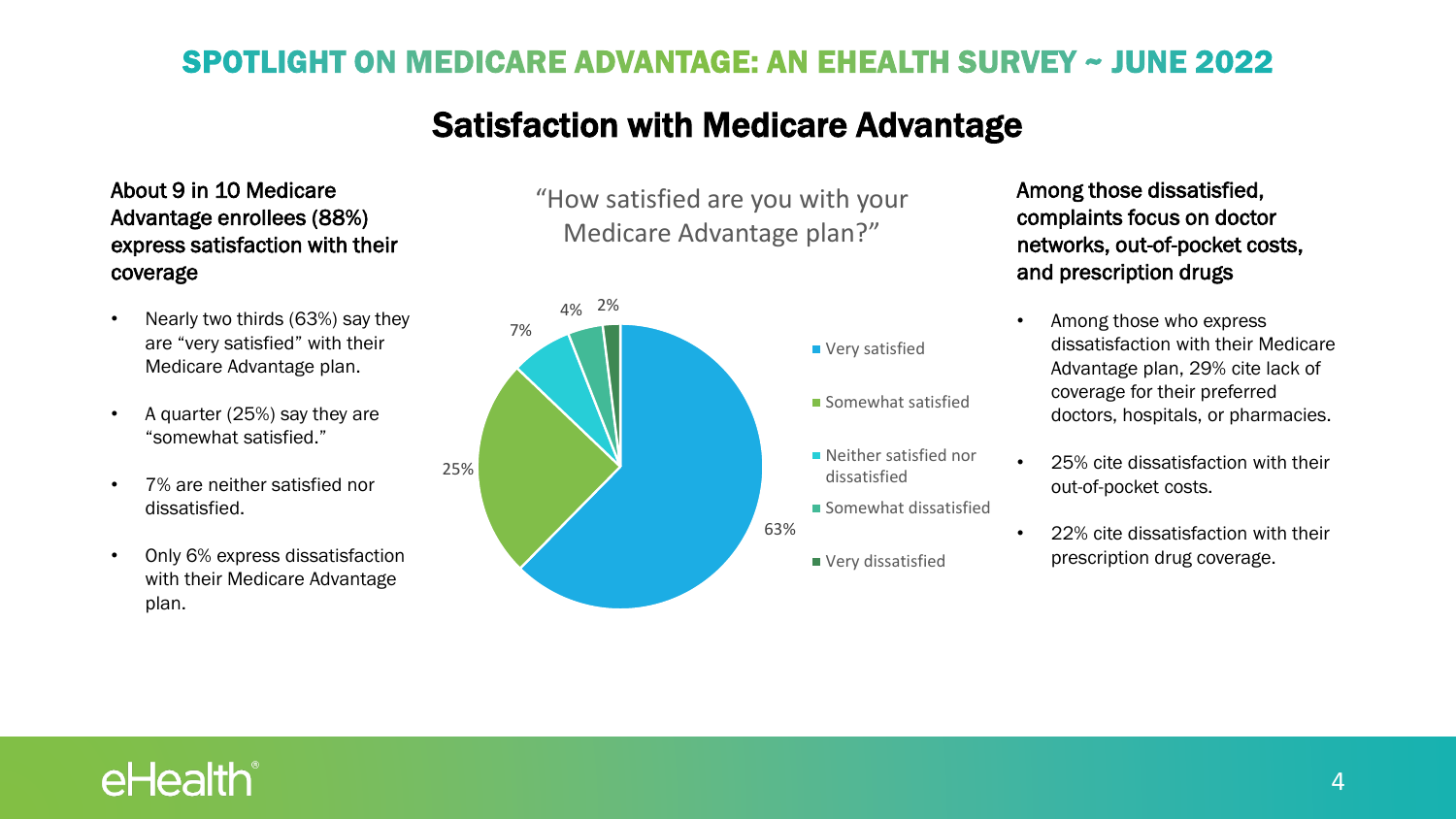### Satisfaction with Medicare Advantage (cont.)

#### A strong majority of enrollees would recommend Medicare Advantage

- 86% of Medicare Advantage enrollees would recommend it to family and friends in need of Medicare coverage.
- Only 3% would not recommend it.
- 11% are uncertain.

"Would you recommend Medicare Advantage to family or friends?"



Yes No I don't know

Enrollees cite broad range of reasons they chose Medicare Advantage

- The top three reasons enrollees say they chose Medicare Advantage include: "It covers my preferred doctors, hospitals, and pharmacies" (cited by 51%); "Affordable monthly premiums" (49%); and "It covers my prescription drugs at a price I can afford" (49%).
- 46% say they chose Medicare Advantage because they wanted all their Medicare benefits wrapped up in a single plan.

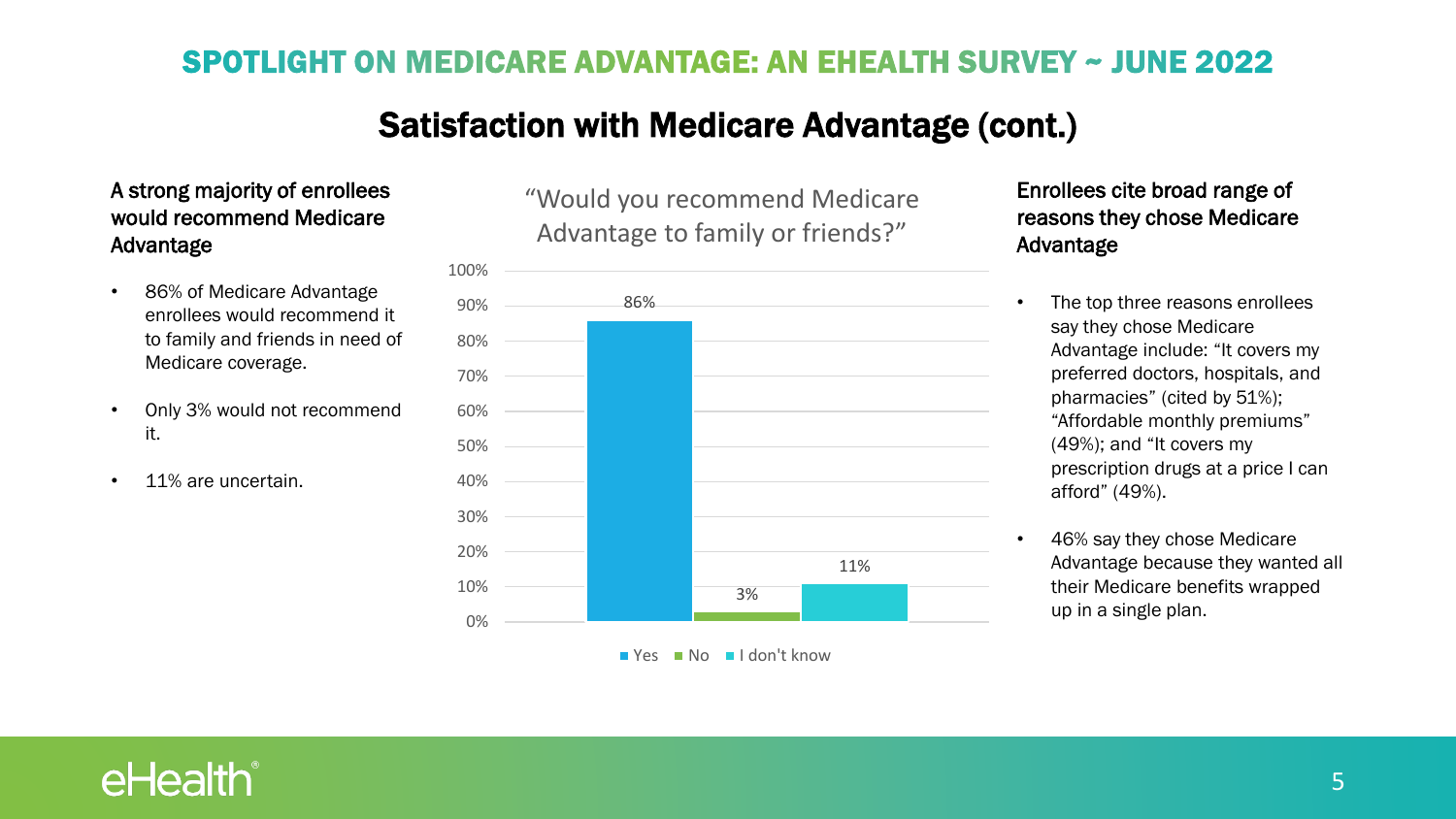#### Satisfaction with Medicare Advantage (cont.)

#### Most of those previously enrolled in other forms of Medicare insurance still prefer Medicare Advantage

- Overall, 61% of those who were previously enrolled in other forms of Medicare insurance say they are more satisfied their Medicare Advantage plan.
- 24% say they are equally satisfied with their Medicare Advantage plan.

How satisfied are you with Medicare Advantage compared to other forms of Medicare coverage you've had in the past?



#### Most of those formerly covered by Medicare Supplement prefer Medicare Advantage\*

- Among those who were formerly covered by a Medicare Supplement (Medigap) plan, 59% say they are more satisfied with their Medicare Advantage plan; 23% are equally satisfied.
- Most (67%) of those who chose Medicare Advantage over Medigap say they did so because Medigap was too costly; 25% chose Medicare Advantage because Medigap plans do not offer drug coverage.

*\*Medicare Advantage plans provide coverage for Medicare Parts A and B while also typically filling in gaps in Parts A and B coverage and providing Part D benefits for prescription drugs. Medicare Supplement (Medigap) plans fill in gaps in Parts A and B coverage but typically cost significantly more than Medicare Advantage and do not provide Part D benefits.*

# eHealth®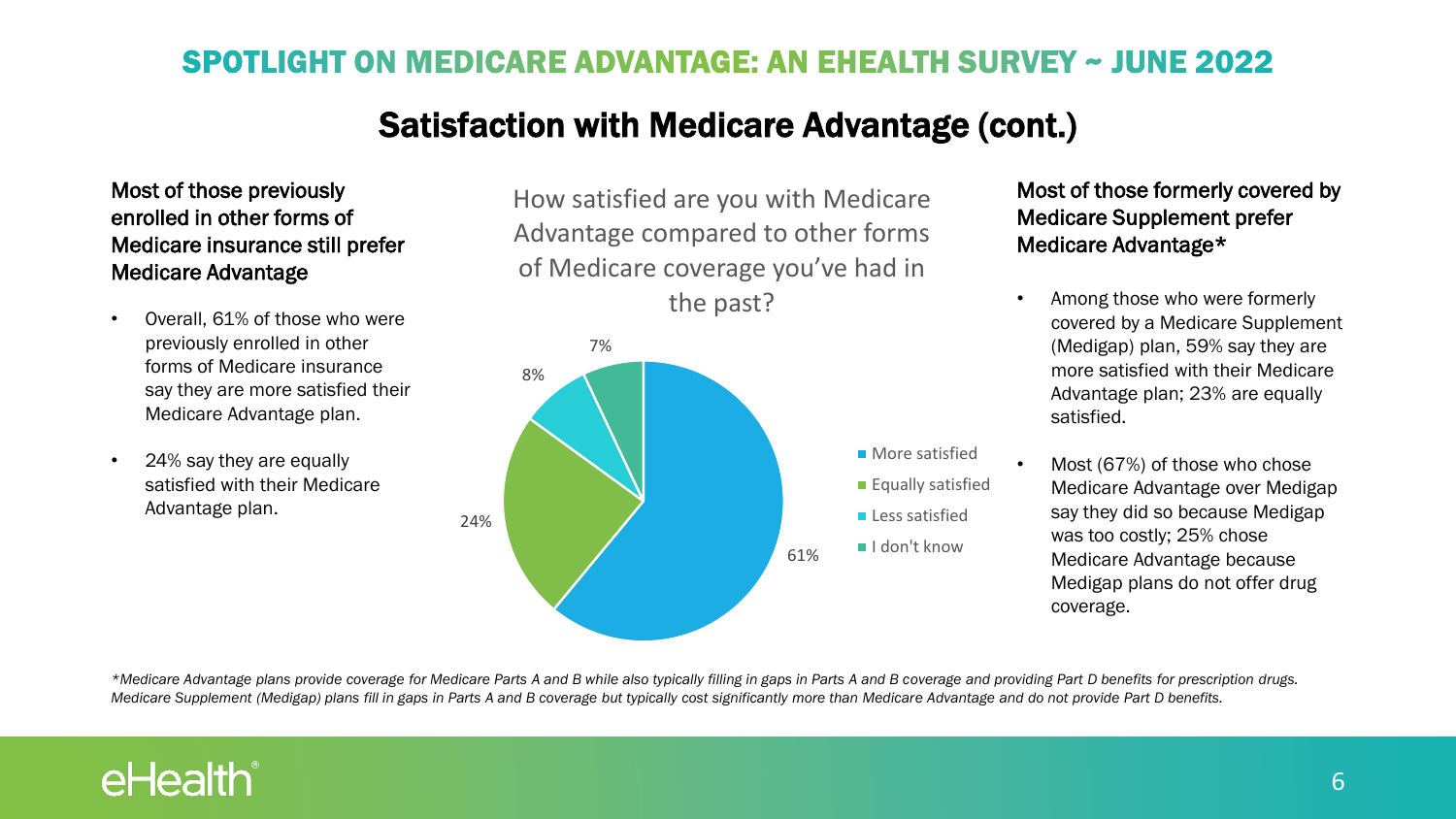### Affordability Key for Medicare Advantage Enrollees

#### Nearly three quarters (73%) can only afford monthly premiums of \$50 or less

- 48% say they could not afford to pay anything at all in monthly premiums for similar coverage if Medicare Advantage wasn't available to them.\*
- 25% say they could afford monthly premiums of less than \$50.
- 14% say they could afford monthly premiums of \$50 to \$100.

"If Medicare Advantage wasn't an option, how much could you afford in monthly premiums for similar coverage?"



Medicare Advantage enrollees are sensitive to out-of-pocket costs as well

• 74% say they could only afford annual out-of-pocket costs of \$1,000 or less.

*\* According to eHealth's [Medicare Index Report for 2022 Coverage](https://news.ehealthinsurance.com/_ir/68/20223/Medicare_AEP_Index_Report_2022_Coverage.pdf), \$6 was the average monthly premium for Medicare Advantage plans selected by eHealth shoppers. Most (87%) of the Medicare Advantage plans selected by eHealth customers have a \$0 premium, though Medicare Part B premiums are still typically withdrawn from enrollees' Social Security income.*

# eHealth®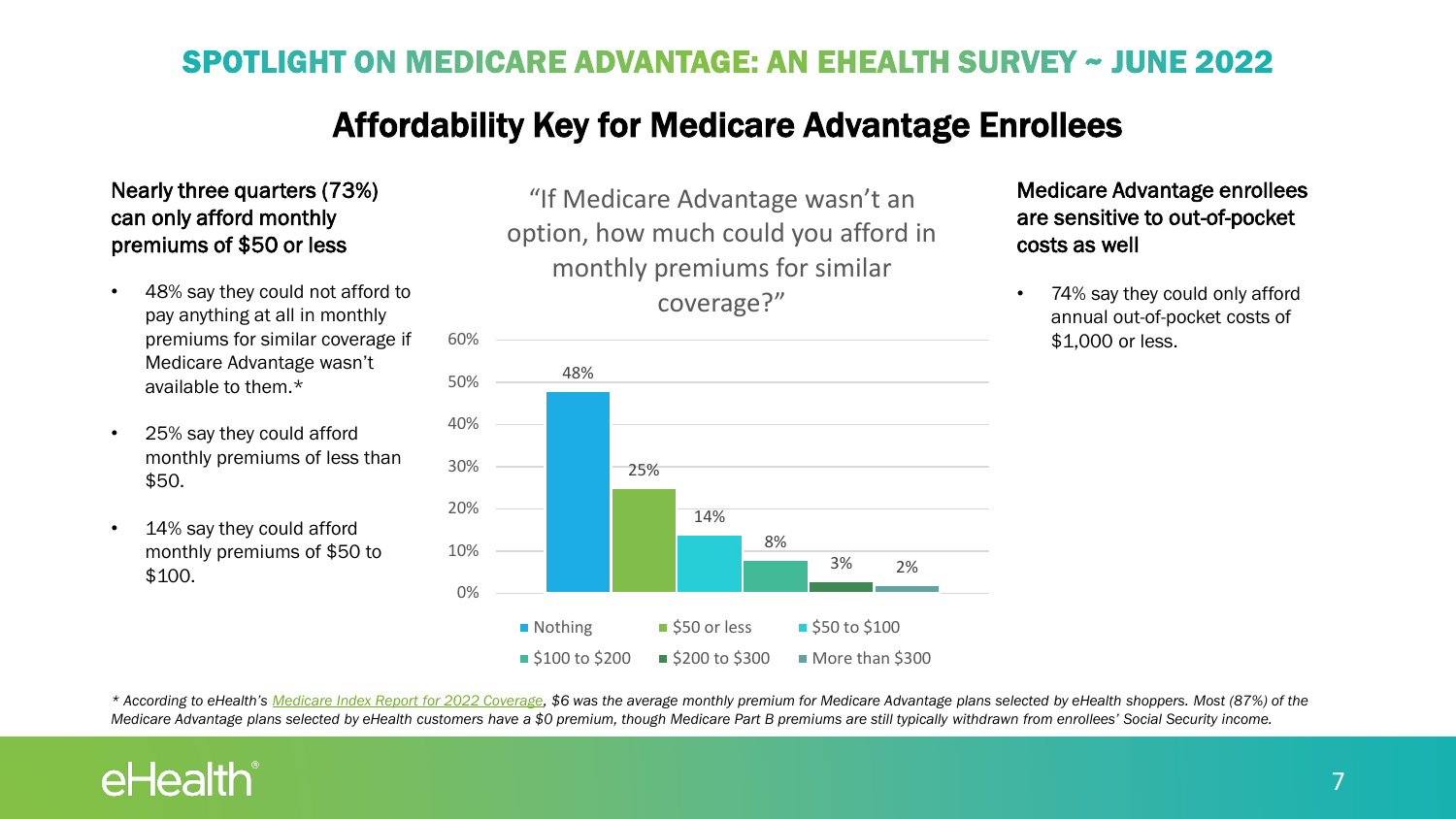### How Seniors First Learn About Medicare Advantage

Nearly 7 in 10 enrollees (69%) learn about Medicare Advantage through online research, media, and licensed agents

- 26% say they first learned about Medicare Advantage through researching their options online.
- 20% first learned about it through a licensed agent.
- 19% first learned about it through TV, radio, or print media.
- 4% say they first heard of Medicare Advantage through social media.

"How did you first learn about Medicare Advantage?"



Few learn about Medicare Advantage through government sources

• Only 6% say they first learned about Medicare Advantage through government channels.

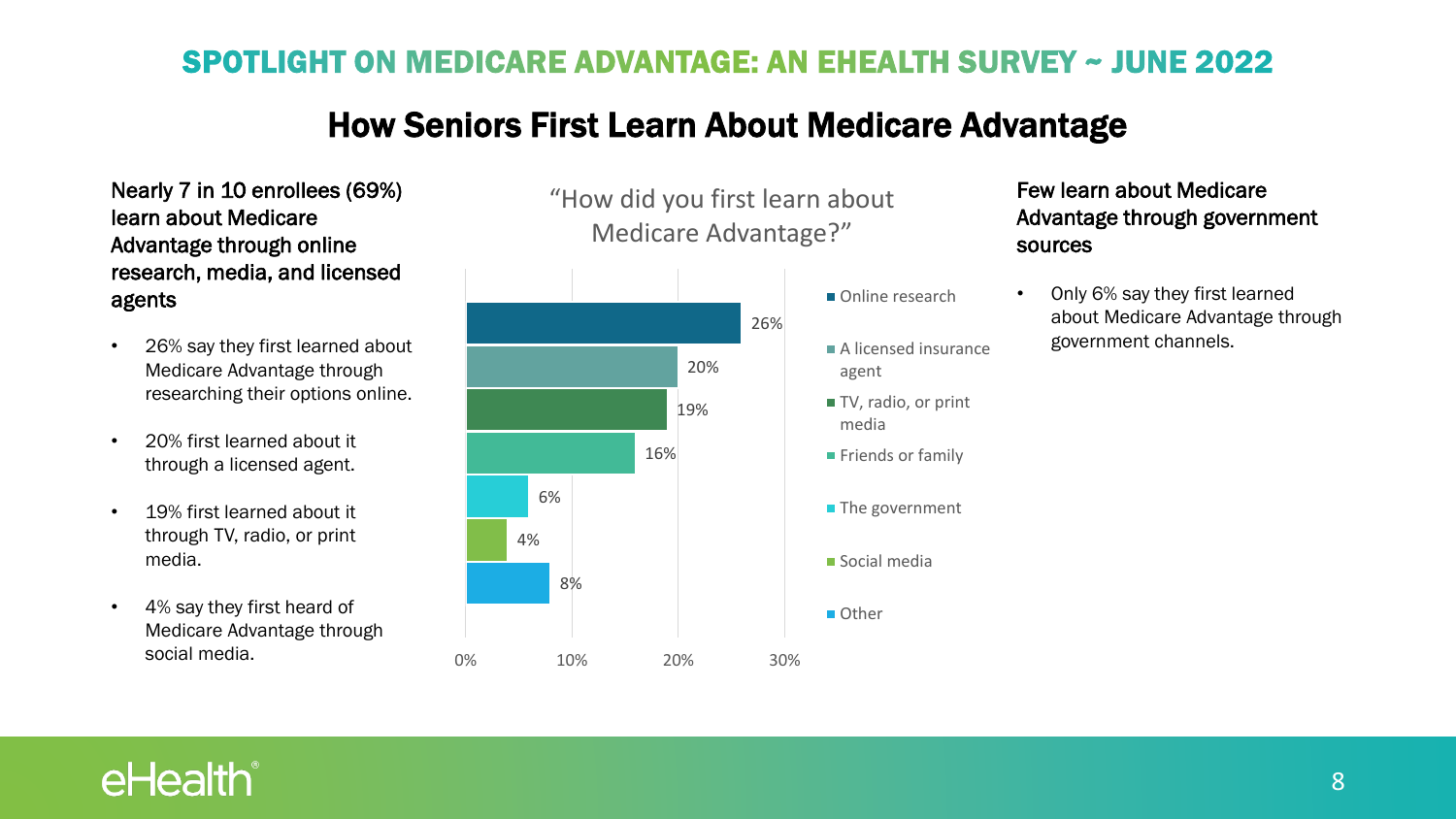#### Spotlight on Claim and Pre-authorization Denials

#### Few were denied coverage based on formulary or provider network limitations

- Overall, 13% say they have had a claim or pre-authorization request denied.
- Only 3% say they were denied coverage for a specific prescription drug; 2% were denied coverage for visits with specific doctors; less than 1% were denied coverage for inpatient hospital care.
- Those who experienced a selfreported denial of coverage include many who were declined for things like dental and vision care, which aren't typically covered by Medicare.

While enrolled in Medicare Advantage, have you ever had a medical claim or pre-authorization request denied?



Plan exclusions and lack of medical necessity are the most cited reasons for denials

- 43% of those who had a claim or pre-authorization request denied say they were informed it was excluded from coverage under their plan; 15% say their coverage was denied because the service or supply was determined to be not medically necessary.
- 15% of those who had a claim or pre-authorization request initially denied say it was eventually paid by their insurer.

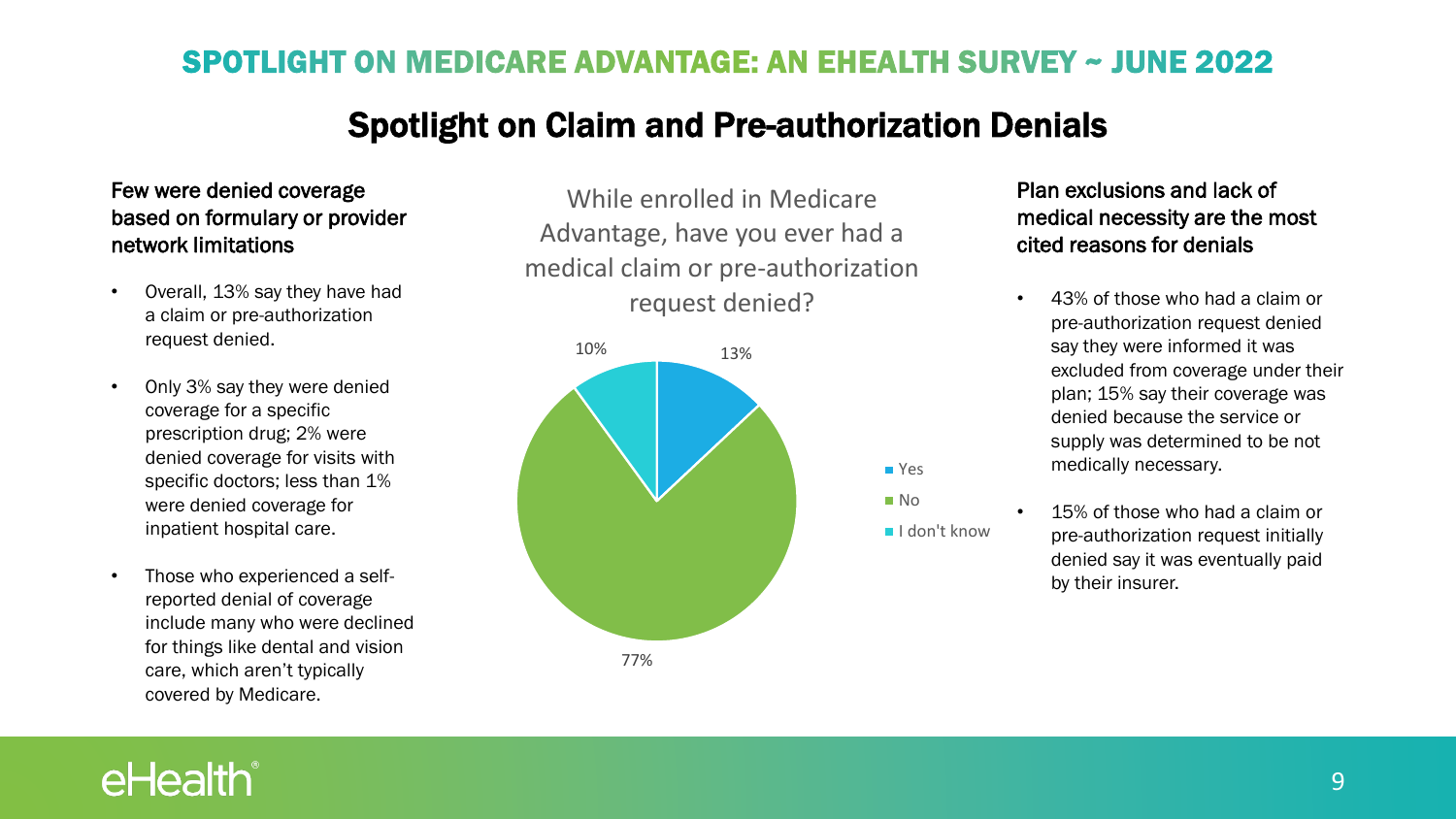#### Government and Private Enterprise in Medicare

Most enrollees see Medicare Advantage as the right kind of cooperation between government and private enterprise

- More than six in ten (61%) say Medicare Advantage is a good example of public/private cooperation.
- Only 5% do not consider it a good example of such cooperation.
- 33% are unsure.

In your opinion, is Medicare Advantage a good example of cooperation between government and private enterprise?



Few Medicare Advantage enrollees are calling for more government regulation

- 46% say government regulation of Medicare Advantage is fine as it is or should be reduced
- 13% say it should be increased.

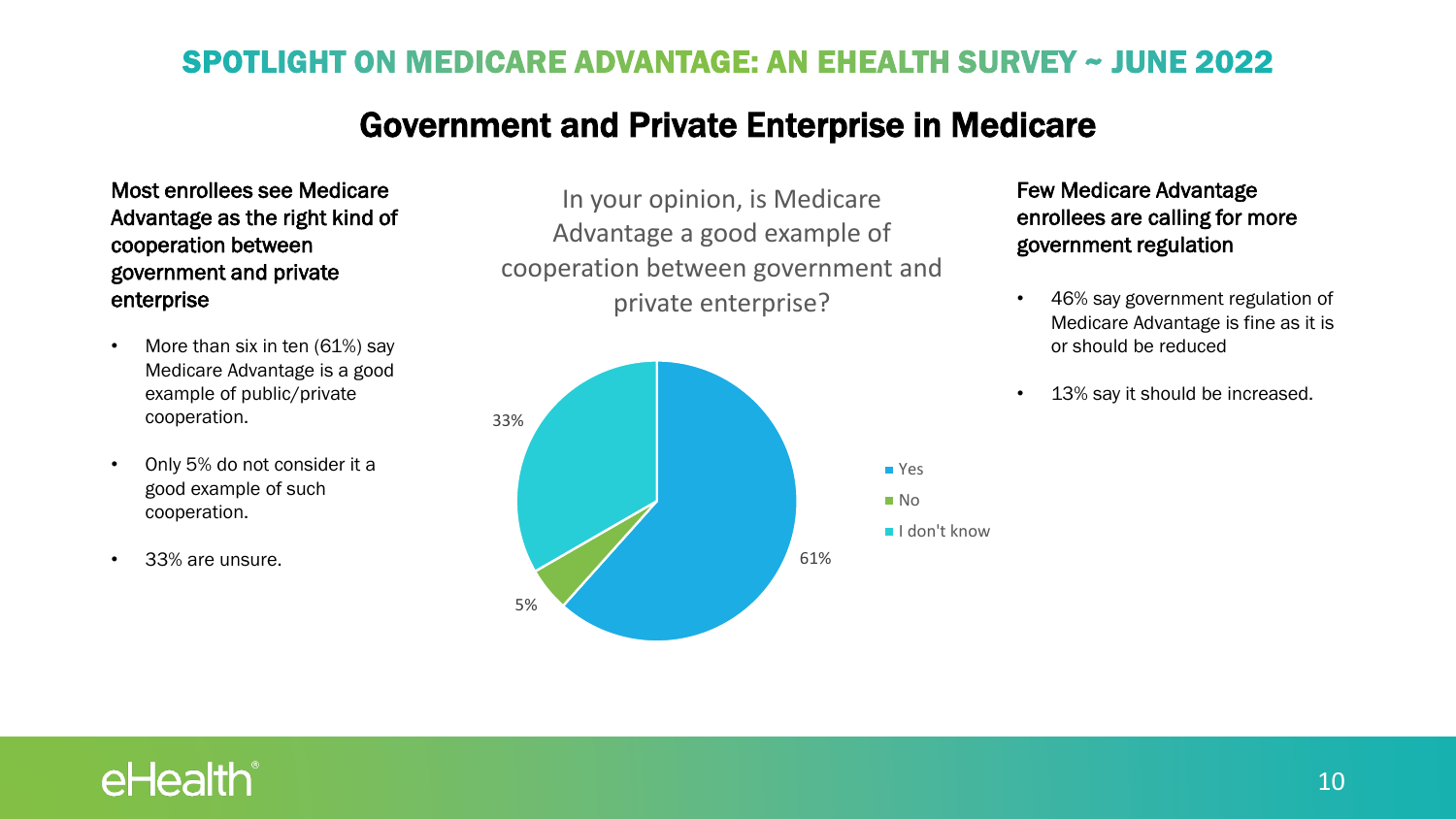#### Licensed Agents vs. Government Employees

#### Enrollees value the personal help and advice provided by licensed Medicare agents

- Most (55%) say they would rather shop from a limited selection of plans if their choice was supported by personal help and advice from an agent.
- 20% would rather choose from among all plans available to them, even if it meant they got no personal help or advice.
- 25% are uncertain.

"Would you prefer to shop from a limited selection of health plans with an option to get personal advice, or to shop from among all plans with no option for personal advice?"



- A selection of plans with personal advice
- All plans with no personal advice
- I don't know

Most enrollees feel they will get better help from licensed agents than from government

- 65% believe they are more likely to get good coverage advice from a licensed health insurance agent than from an unlicensed government employee.
- 5% think they are more likely to get good advice from a government employee.
- 30% are uncertain.

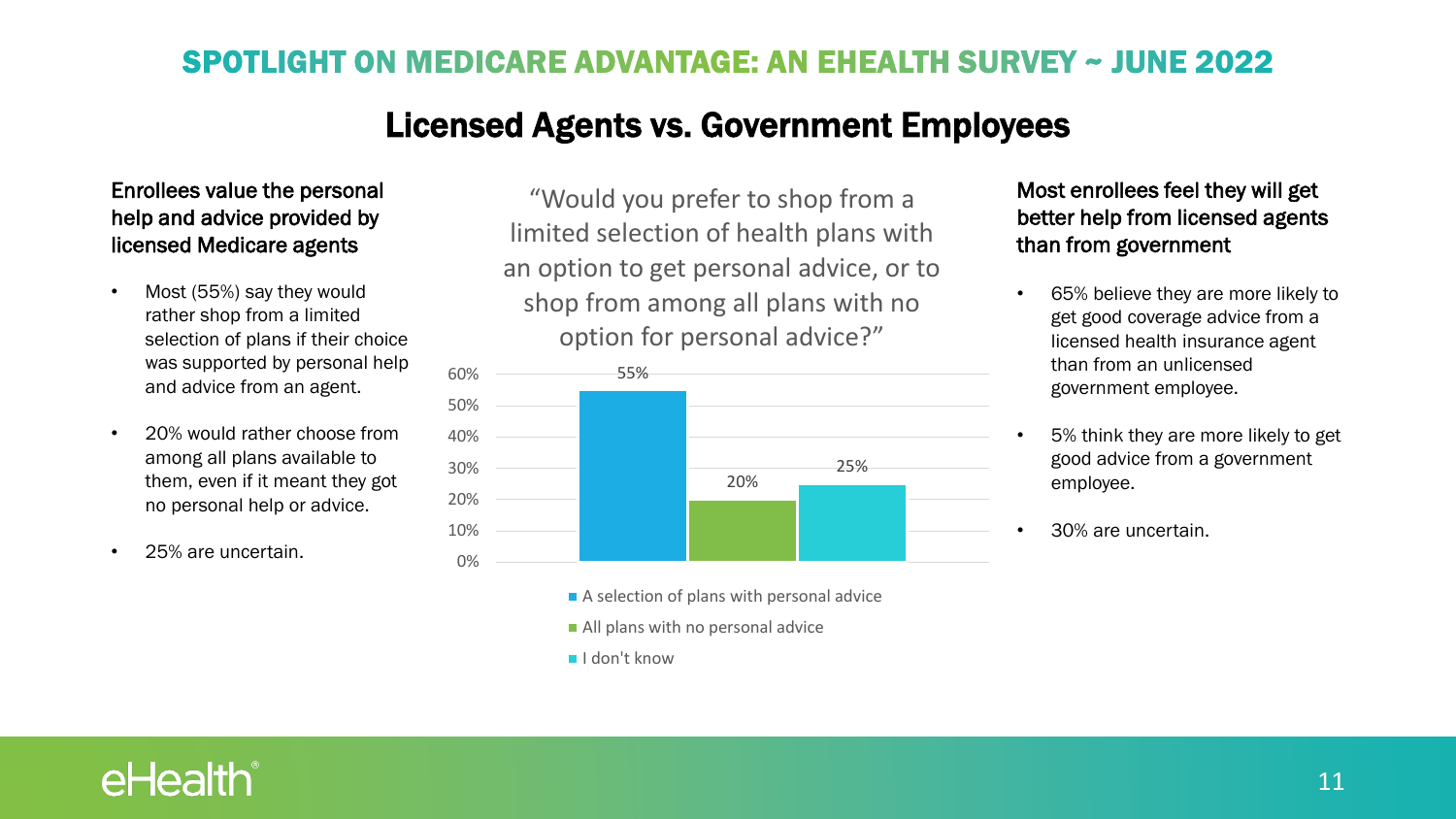### Methodology Note

The findings presented in this report are based on a voluntary survey of Medicare beneficiaries enrolled in Medicare Advantage plans purchased through eHealth's website. The survey was conducted online in late May of 2022 and a total of 2,848 responses were collected. Percentages have been rounded to the nearest full percentage point and may add to slightly more or less than 100% due to rounding.